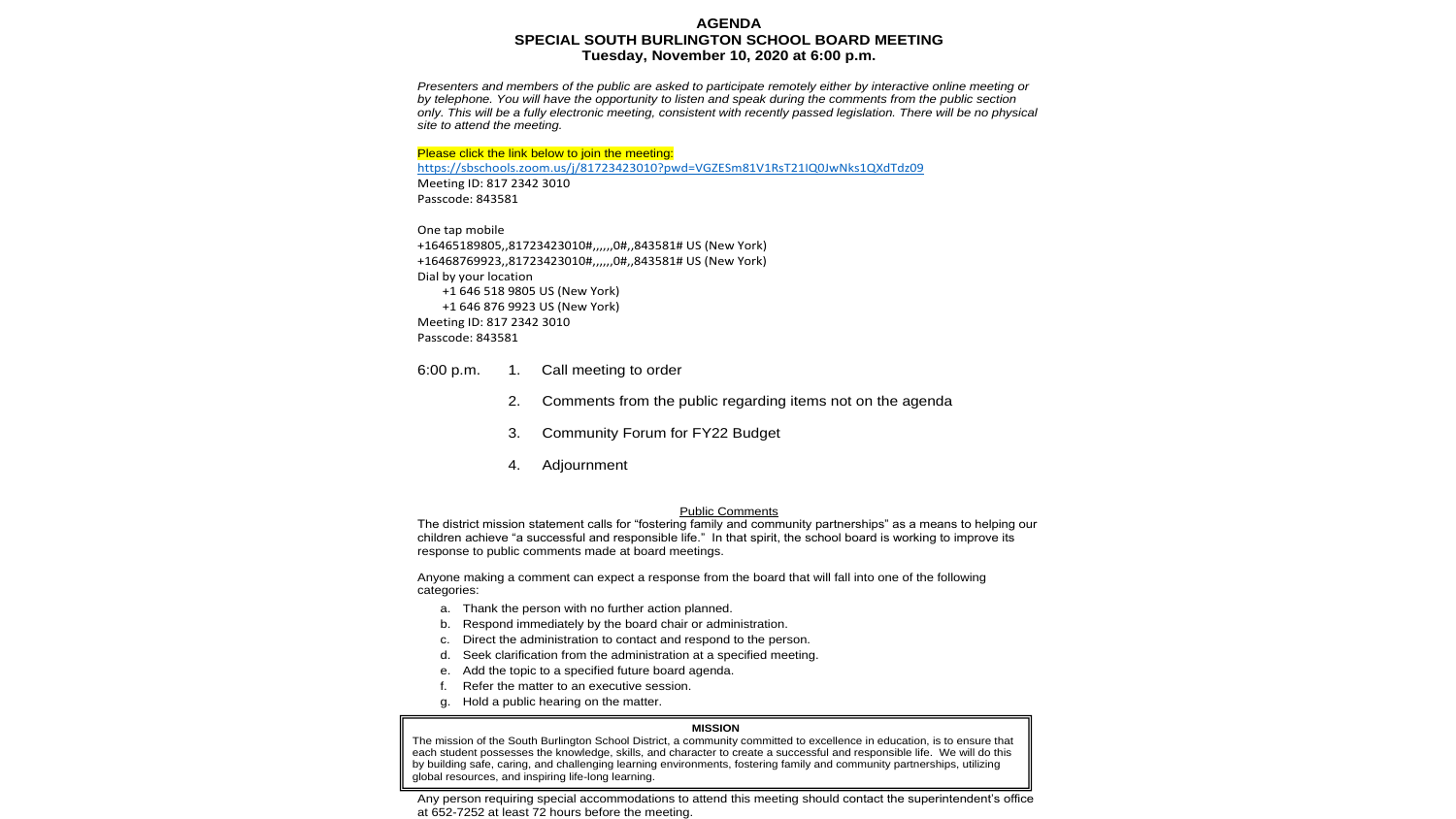# South Burlington School District

Community Budget Forum

November 10, 2020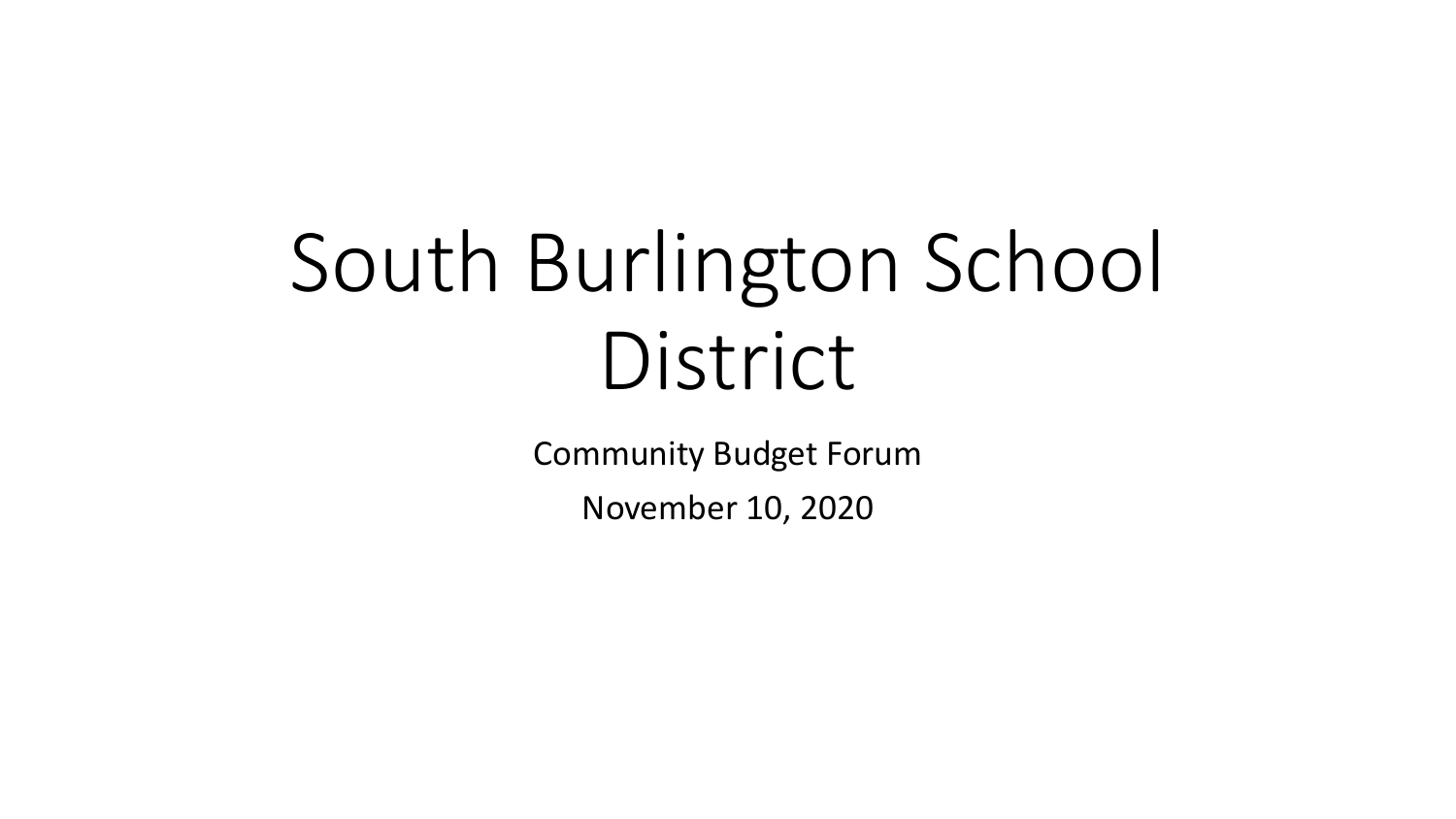# Purpose and Objective-David Young/Gary Marckres

- Engage a broad group of South Burlington community members to gain feedback during the development of the FY22 School Budget
- Integrate community priorities into the FY22 Budget
- Expand community understanding of the SBSD operating environment
- Deepen administration and School Board understanding of community views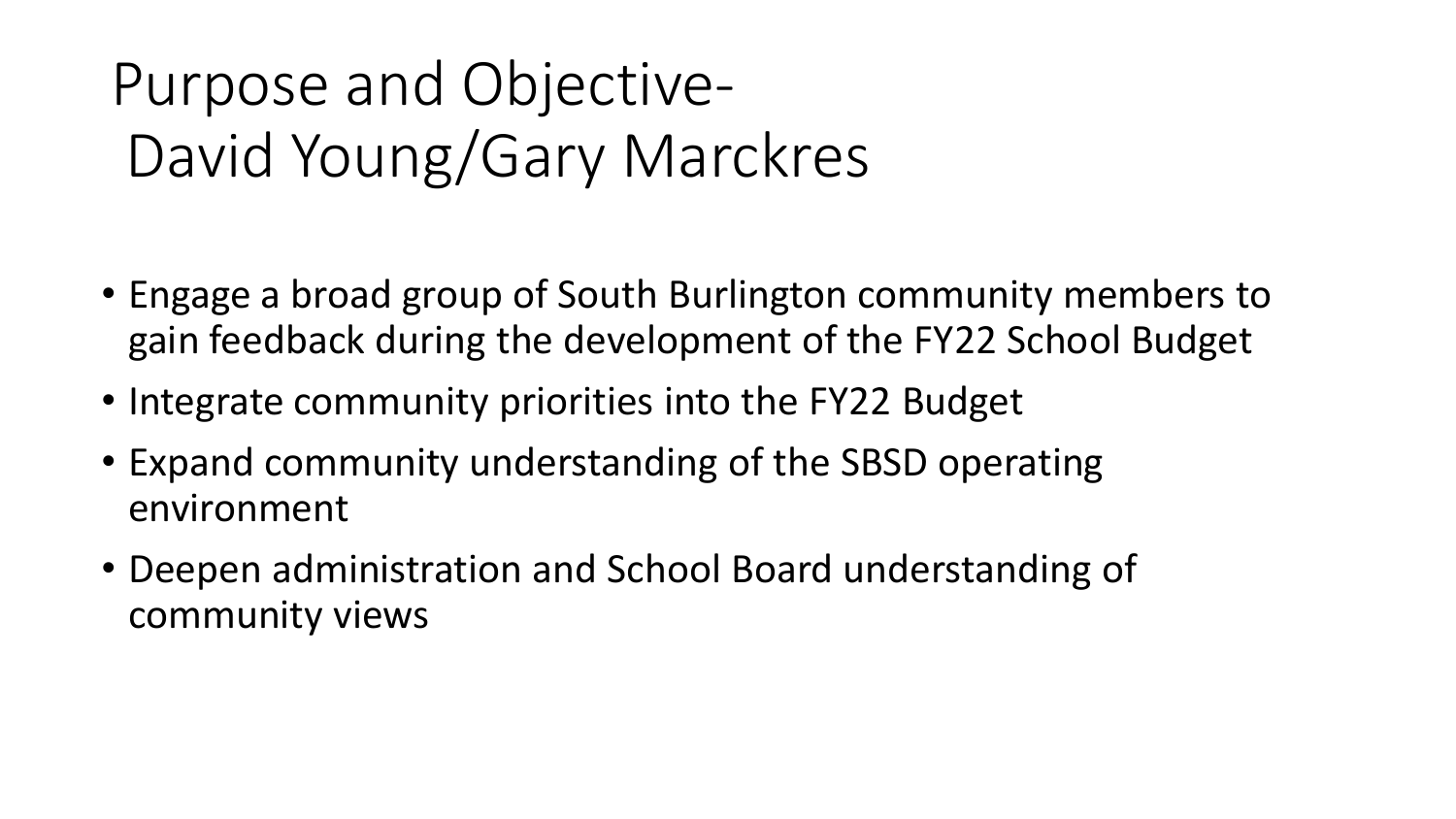# Budget Priorities – David Young

## **ENDS**

- **Disposition for Life-long Learning-** Students will demonstrate the ability, knowledge, and skills to adapt and succeed.
- **Academic Proficiency-** Students actively participate in a full and enriching academic experience that includes language and literature, math, science, social sciences, the arts and design, technology, world language, and health and wellness.
- **Personal Development-** Students will use self-awareness and interpersonal skills to effectively enhance their own performance and collaborate with others.
- **Citizenship-** Students will understand the impact of history, government, law and the economy on self and society in order to contribute to their community and participate in local, state, and federal government in an informed manner.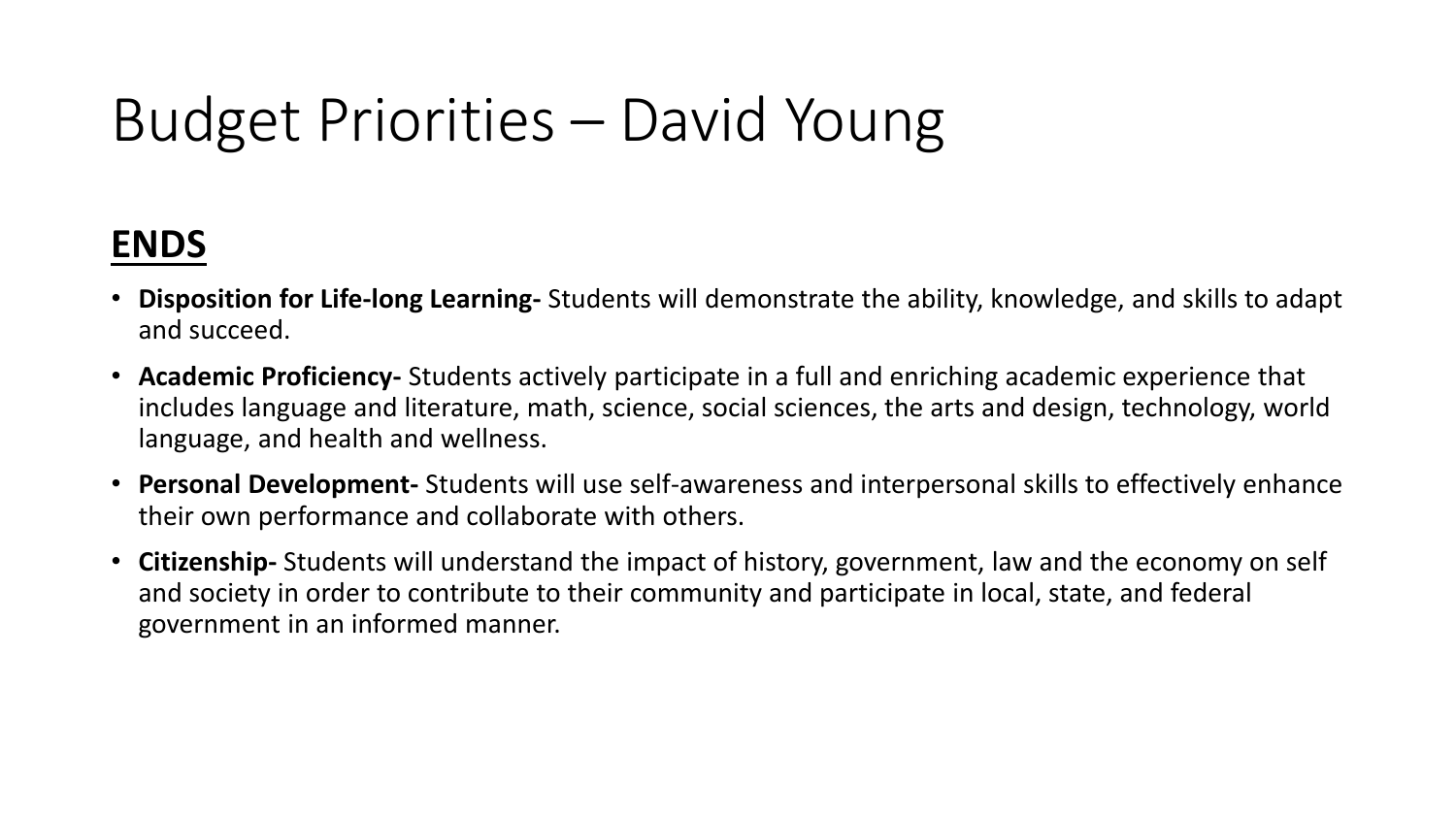

### **Budget Priorities**

- **Enrollments-** Review current and projected student enrollments for FY2022.
- **Staffing Needs-** Review Staffing Needs to support the FY2022 student enrollments PK-12. Review the FY 2021 reductions for possible impact and needs.
- **District Staffing-** Review district staffing levels with an eye making sure redundancy and succession are established in key functional areas.
- **Facility Stewardship Needs-** Review the 10-year stewardship plan and allocate funds to ensure the five schools can function in FY2022. Determine the most appropriate funding avenue.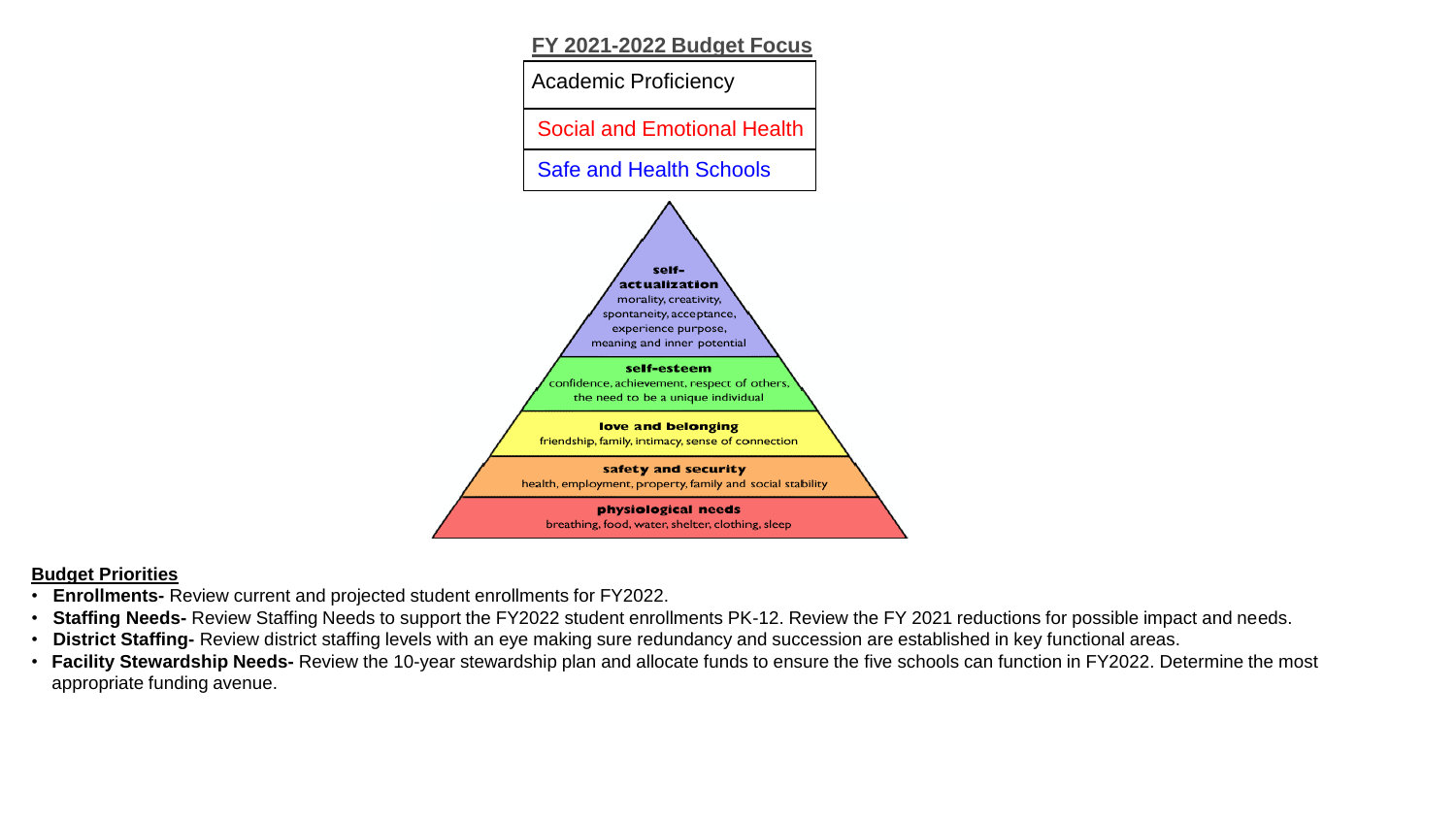## Review FY21 Budget (reductions)- Amadee Denton

|                | A               | B                                                | с                                                                                                                                                                                                                                                     | D          | E             | K<br>$\leftrightarrow$ | L      |
|----------------|-----------------|--------------------------------------------------|-------------------------------------------------------------------------------------------------------------------------------------------------------------------------------------------------------------------------------------------------------|------------|---------------|------------------------|--------|
|                |                 |                                                  | This sheet has been adjusted to reflect the updated Yield of \$10,998                                                                                                                                                                                 |            |               |                        |        |
| $\overline{2}$ | <b>Priority</b> | <b>Item</b>                                      | <b>Amount</b><br><b>Implication</b><br>Reduced                                                                                                                                                                                                        |            |               |                        |        |
| 3              | C               | DIST: -1 School Bus lease                        | Bus fleet falls behind in stewardship plan and increased risk of fewer buses<br>available.                                                                                                                                                            | $-18,342$  | (18, 342)     |                        | 499.04 |
|                | C               | <b>DIST Facility Stewardship</b>                 | Stewardship has been important to the district however we are hopeful for an<br>improved State response to care for our school facilities in Vermont                                                                                                  | $-583,342$ | (601, 684)    |                        | 499.04 |
| 5              | c               | DIST IT Computer Resources (Extend Use)          | This will require a shift to Chromebooks for students & staff instead of laptops<br>and increase help desk repairs and service needs for students who use devices<br>for a longer time period                                                         | $-74,696$  | (676, 380)    |                        | 499.04 |
| 6              | C               | District & Hourly Staff Reductions               | Reduce the increases in budget for all staff throughout the District.                                                                                                                                                                                 | $-267,485$ | (943, 865)    |                        | 499.04 |
|                | $\mathsf{C}$    | <b>DIST Special Education Clerical Positions</b> | The reduction of the Clerical positions puts pressure on building Special<br>Educators and school Admin. Assistants to perform the duties that were handled<br>by the clerical positions.                                                             |            | (943, 865)    |                        | 499.04 |
| 8              | c               | DIST Seasonal Grounds Worker                     | Less support for our two grounds staff to ready fields and property.                                                                                                                                                                                  | $-31,356$  | (975, 221)    | $-0.50$                | 498.54 |
| 9              | C               | FHTMS Building Support position                  | Will put added responsibilities on the current staff to respond to student needs.                                                                                                                                                                     | $-37,383$  | (1,012,604)   | $-1.00$                | 497.54 |
| 10             | в               | <b>DIST Safety and Security</b>                  | Trying to staff all five buildings has been challenging. We have been unable to<br>cover all five buildings. This level of reduction will require building access control<br>to be managed by building level personnel                                | $-36,637$  | (1,049,241)   | $-1.00$                | 496.54 |
| 11             | B               | <b>DIST Safety and Security</b>                  | Trying to staff all five buildings has been challenging. We have been unable to<br>cover all five buildings. This level of reduction will require building access control<br>to be managed by building level personnel                                | $-36,637$  | (1,085,878)   | $-1.00$                | 495.54 |
| 12             | в               | DIST/HS Alumni and Development                   | This position has been important making connections with our Alumni,<br>stewardship of donors, assisting with runion and graduation events, and<br>receiving gifts from graduating classes and coordinating fundraising k-12. This will<br>be a loss. | $-73,302$  | (1, 159, 180) | $-0.80$                | 494.74 |
| 13             | В               | DIST Human Resource Software                     | The delay will result in us not being able to get all of our employee<br>data/information into one sytstem to help us be more efficient and supportive of<br>our emplyees.                                                                            | $-30,900$  | (1, 190, 080) |                        | 494.74 |
| 14             | в               | <b>DIST Transportation Director</b>              | We have had two positions and this will bring us to one. This will result in delays<br>with regard to trips and route management.                                                                                                                     | $-88,330$  | (1, 278, 410) | $-1.00$                | 493.74 |
| 15             | B.              | <b>DIST ITE Staff</b>                            | Reduction (SBHS assignment) will slow tech integration at the high school                                                                                                                                                                             |            | (1, 278, 410) |                        | 493.74 |
| 16             | В               | DIST IT/Help Desk Staff                          | This will make it difficulty to serve all student and staff needs in a timely manner.                                                                                                                                                                 | $-67,735$  | (1,346,145)   | $-1.00$                | 492.74 |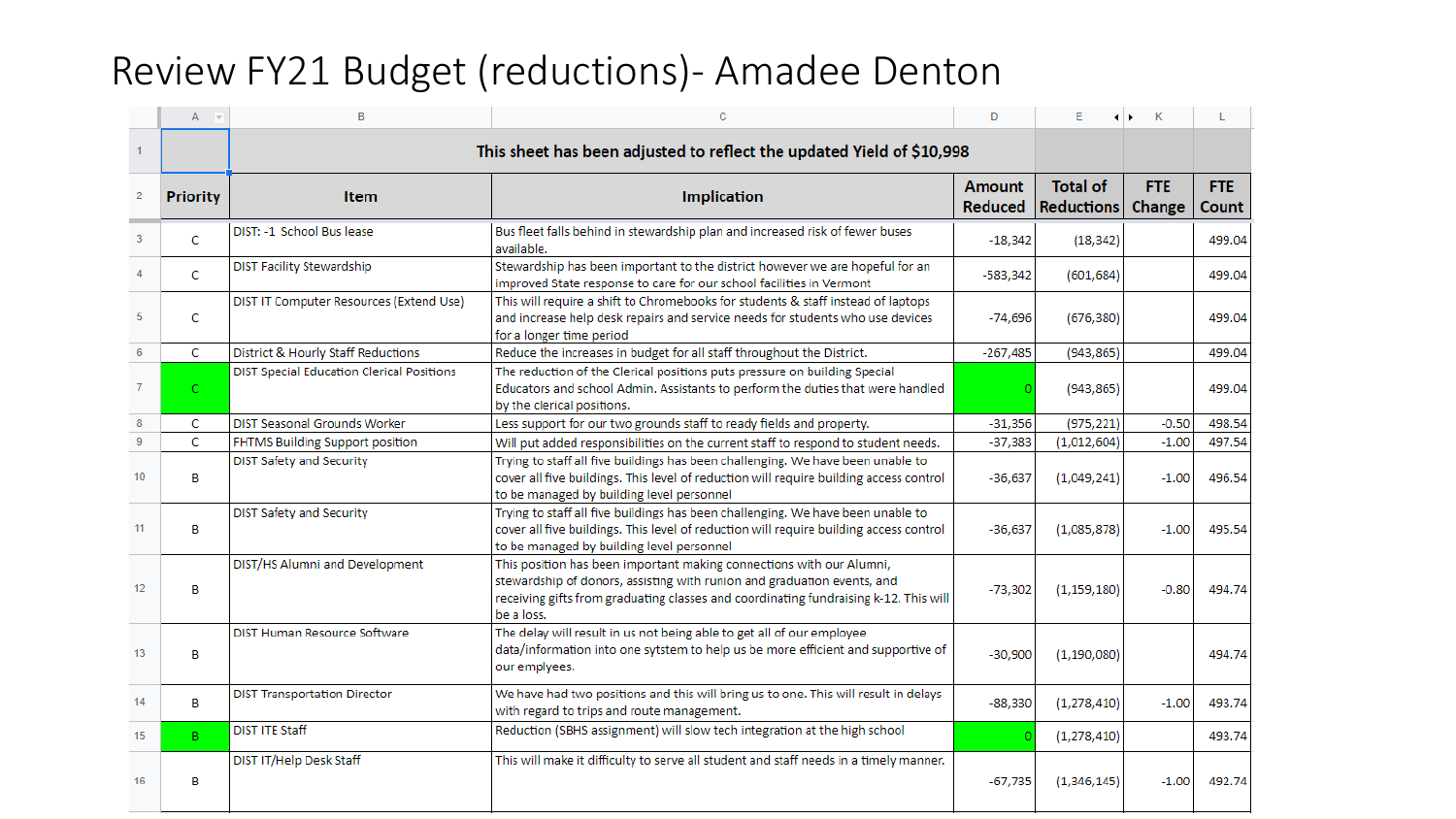| $\overline{2}$ | <b>Priority</b> | <b>Item</b>                                                  | <b>Amount</b><br><b>Implication</b><br><b>Reduced</b>                                                                                                                                                                                                                                                                                                                                                                                                                                                                                                                                                                                                                                                                                 |           | <b>Total of</b><br><b>Reductions</b> | <b>FTE</b><br>Change | <b>FTE</b><br>Count |
|----------------|-----------------|--------------------------------------------------------------|---------------------------------------------------------------------------------------------------------------------------------------------------------------------------------------------------------------------------------------------------------------------------------------------------------------------------------------------------------------------------------------------------------------------------------------------------------------------------------------------------------------------------------------------------------------------------------------------------------------------------------------------------------------------------------------------------------------------------------------|-----------|--------------------------------------|----------------------|---------------------|
| 17             | в               | <b>DIST HR Staff</b>                                         | Will put added responsibilities on the current staff to respond to staff needs                                                                                                                                                                                                                                                                                                                                                                                                                                                                                                                                                                                                                                                        | $-68,080$ | (1,414,225)                          | $-1.00$              | 491.74              |
| 18             | В               | DIST Healthy Schools Position                                | This position has been instrumental in advaancing our work with regard to<br>Diversity Equity and Inclusion as well as Mindfulness and Mentorship. Because of<br>the efforts many mor staff are using these skills.                                                                                                                                                                                                                                                                                                                                                                                                                                                                                                                   | $-24,931$ | (1,439,156)                          | $-0.50$              | 491.24              |
| 19             | B               | <b>HS Guidance Outreach</b>                                  | Elimination of position to support recruitment and retention of non-resident<br>tuition students.                                                                                                                                                                                                                                                                                                                                                                                                                                                                                                                                                                                                                                     | $-45,955$ | (1,485,111)                          | $-1.00$              | 490.24              |
| 20             | A1              | <b>HS Athletics</b>                                          | Eliminate 2 Asst. Football positions due to cooperative with Burlington and<br>gaining efficiancies between the two schools.                                                                                                                                                                                                                                                                                                                                                                                                                                                                                                                                                                                                          | $-9,354$  | (1,494,465)                          |                      | 490.24              |
| 21             | A1              | HS Business & Health Education Teacher                       | Reduce this by one section and reassign the PE/Health teachers                                                                                                                                                                                                                                                                                                                                                                                                                                                                                                                                                                                                                                                                        | $-23,089$ | (1,517,554)                          | $-0.20$              | 490.04              |
| 22             | A <sub>2</sub>  | FHTMS Library Support position                               | Reduction will lead to a partial loss of library services.                                                                                                                                                                                                                                                                                                                                                                                                                                                                                                                                                                                                                                                                            | $-12,000$ | (1,529,554)                          | $-0.25$              | 489.79              |
| 23             | A <sub>2</sub>  | HS Visual and Performing Arts                                | Reduce one section in art                                                                                                                                                                                                                                                                                                                                                                                                                                                                                                                                                                                                                                                                                                             | $-20,541$ | (1,550,095)                          | $-0.20$              | 489.59              |
| 24             |                 |                                                              | The red line indicates reductions presented to the voters on 5/28/2020                                                                                                                                                                                                                                                                                                                                                                                                                                                                                                                                                                                                                                                                |           |                                      |                      |                     |
| 25             | $\mathsf{C}$    | Reduction in salary increases for non-union<br>support staff | Due to the economic conditions and proposals to SBEA and settlement with<br>Administrators, the amount of pay increase has been reduced.                                                                                                                                                                                                                                                                                                                                                                                                                                                                                                                                                                                              | $-51,847$ | (1,601,942)                          |                      | 489.59              |
| 26             | $\mathsf{C}$    | Savings realized from the pay freeze with<br>Administration  | The savings from the settlement with the Administration allows funds to be<br>removed for those contingencies.                                                                                                                                                                                                                                                                                                                                                                                                                                                                                                                                                                                                                        | $-25,304$ | (1,627,246)                          |                      | 489.59              |
| 27             | C               | Savings from additional known retirement                     | Since the presentation of the budget to the voters, we have had an additional<br>retirement.                                                                                                                                                                                                                                                                                                                                                                                                                                                                                                                                                                                                                                          | $-80,000$ | (1,707,246)                          |                      | 489.59              |
| 28             | Ċ               | FHTMS stipends for Core Leadership                           | Not able to have teacher content specific professional development for<br>Proficiency Based Learning model                                                                                                                                                                                                                                                                                                                                                                                                                                                                                                                                                                                                                            | $-16,000$ | (1,723,246)                          |                      | 489.59              |
| 29             | C               | Professional Development/Conferences                         | With the COVID pandemic, travel for conferences will not be an option for the<br>20/21 year. There are contractual obligations that must be met within this<br>expense area that can't be reduced.                                                                                                                                                                                                                                                                                                                                                                                                                                                                                                                                    | $-63,293$ | (1,786,539)                          |                      | 489.59              |
| 30             | A1              | <b>HS Activities/Athletics</b>                               | Eliminated Teams: Freshmen Field Hockey Team, Freshmen Lacrosse Team.<br>These reductions will make for smaller roosters with less adult supervision:<br>Asst. Varsity Boys Hockey Coach, Asst. Varsity Boys Cross Country Running Coach,<br>Asst. Varsity Girls Cross Country Running Coach, Asst. Drama Director. These<br>extra curricular activities would be eliminated: Roots Garden Club, French Club,<br>Talent Night Director (Key Club Asst), National Honor Society, Green Team, Art<br>Club, Science Olympiad, Young Dems/GOP, Strength and Conditioning Fall. There<br>would be reductions in Uniforms, Equipment, Program Supplies, Purch.<br>Services/Meet Fees (Gym, Golf, Nordic) with the elimination of the above. | $-72,918$ | (1,859,457)                          |                      | 489.59              |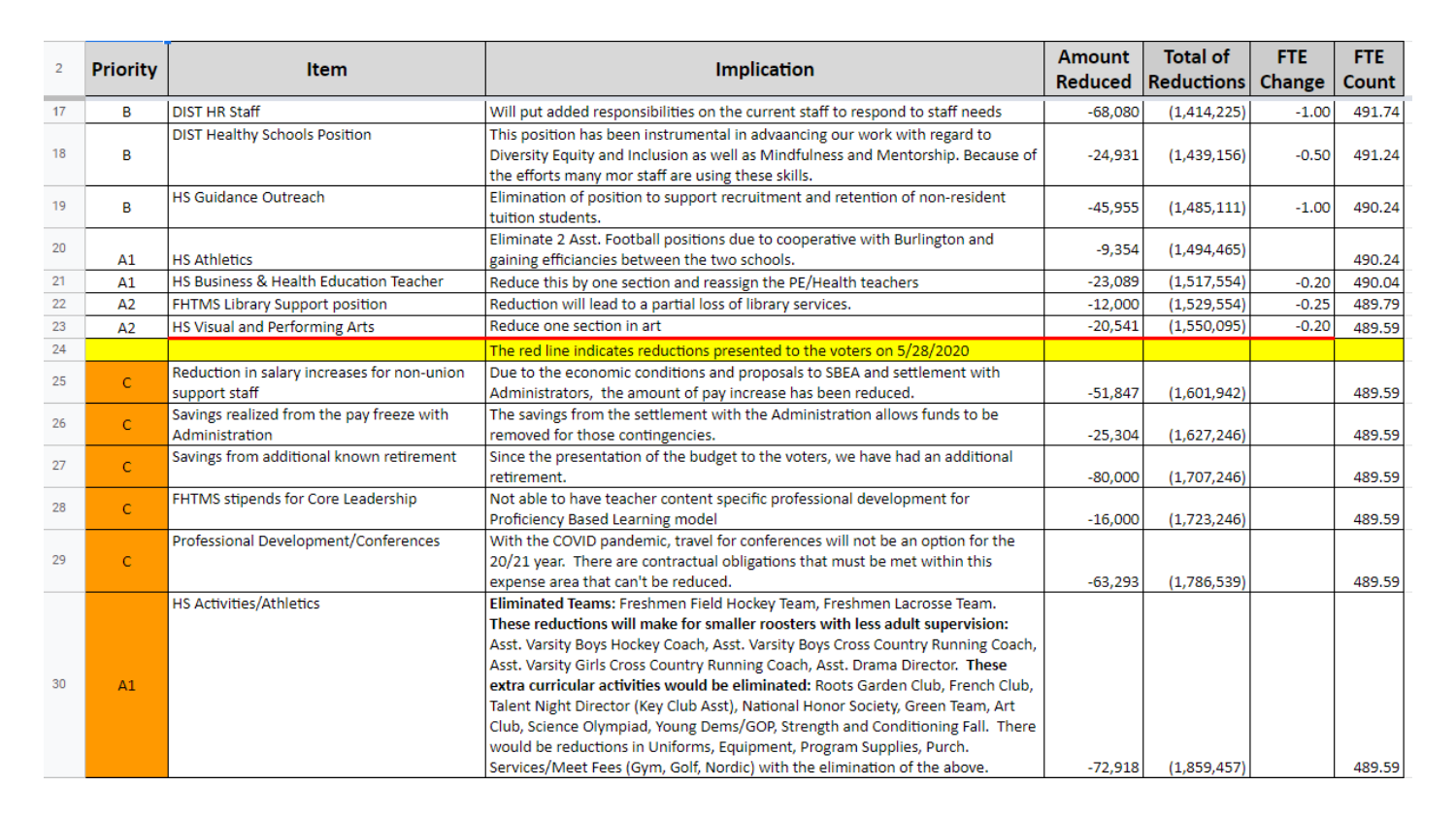| <b>Priority</b><br>$\overline{2}$ |    | <b>Item</b>                                                                     | <b>Implication</b>                                                                                                                                                                                                                                                                                                                                                                                 | <b>Amount</b><br>Reduced | <b>Total of</b><br><b>Reductions</b> | <b>FTE</b><br>Change | FTE.<br>Count |
|-----------------------------------|----|---------------------------------------------------------------------------------|----------------------------------------------------------------------------------------------------------------------------------------------------------------------------------------------------------------------------------------------------------------------------------------------------------------------------------------------------------------------------------------------------|--------------------------|--------------------------------------|----------------------|---------------|
| 31                                | A1 | <b>FHTMS Activities/Athletics</b>                                               | Eliminated with these reductions: 6th Grade Boys & Girls Soccer; B Team<br>Baseball; Art Club; Student Council; Spelling Club; Dungeons and Dragons; Lego<br>& Robotics; Jazz Band. These reductions will make for smaller roosters with less<br>adult supervison: Asst. Cross Country Coach; Fall and Spring Asst. Drama.<br>Suspend purchase of uniforms and athletic equipment related to these |                          |                                      |                      |               |
|                                   |    |                                                                                 | reductions.                                                                                                                                                                                                                                                                                                                                                                                        | $-37,048$                | (1,896,505)                          |                      | 489.59        |
| 32                                | A1 | Chamberlin Teacher (this was an addition to<br>FY21 not currently filled)       | Class sizes will increase K-5 and it will be challenging for teachers to meet student<br>needs. District student/teacher ratios will still be within the G6 Minimum and<br>Optimal Average Class Size Policy.                                                                                                                                                                                      | $-81,906$                | (1,978,411)                          | $-1.00$              | 488.59        |
| 33                                | A1 | RMCS Teacher (this was an addition to FY21<br>not currently filled)             | Class sizes will increase K-5 and it will be challenging for teachers to meet student<br>needs. District student/teacher ratios will still be within the G6 Minimum and<br>Optimal Average Class Size Policy.                                                                                                                                                                                      | $-81,906$                | (2,060,317)                          | $-1.00$              | 487.59        |
| 34                                | A1 | Literacy/Math Coaches                                                           | There will be the reduction of 1 FTE at Rick Marcotte Central, 1 FTE at FHTMS and<br>1 FTE at Orchard School                                                                                                                                                                                                                                                                                       | $-298,028$               | (2,358,345)                          | $-3.00$              | 484.59        |
| 35                                | A2 | HS Core teacher sections (this was an<br>addition to FY21 not currently filled) | Large 9th grade class will require teachers to be reassigned from the following<br>lower enrolled 11-12 classes which will not run: AP Euro, AP Chem, Creating<br>Graphic Novels, Advanced Digital Video, Green Arch                                                                                                                                                                               | $-64,000$                | (2,422,345)                          | $-0.80$              | 484.59        |
| 36                                | A2 | FHTMS Wolf Den Support Position                                                 | This will eliminate a program we just created to provide social-emot. support                                                                                                                                                                                                                                                                                                                      | $-14,753$                | (2,437,098)                          | $-1.00$              | 483.59        |
| 37                                | A2 | FHTMS Digital Citizenship                                                       | .2 FTE of Digital Citizenship will be reassigned to a current staff member                                                                                                                                                                                                                                                                                                                         | $-13,400$                | (2,450,498)                          | $-0.20$              | 483.39        |
| 38                                | A2 | HS Business & Health Education Teacher                                          | Classes Eliminated: Independent Living, Build Your Own Business, Intro to<br>Business (2 sections), Personal Management & Finance (2 sections)                                                                                                                                                                                                                                                     | $-77,493$                | (2,527,991)                          | $-0.80$              | 482.59        |
| 39                                | A2 | <b>HS Literacy Coach</b>                                                        | Less support for content area academic literacy for developing and accelerated<br>students.                                                                                                                                                                                                                                                                                                        | $-14,576$                | (2, 542, 567)                        | $-0.20$              | 482.39        |
| 40                                | A2 | <b>HS Drivers Education</b>                                                     | Not a graduation requirement. SBHS is required to offer Drivers Ed to students<br>before graduation. This will mean the backlog for DE hours created by the closure<br>will be increased and many Juniors will have to wait until Senior year to get DE                                                                                                                                            | $-14,576$                | (2,557,143)                          | $-0.20$              | 482.19        |
| 41                                | A2 | HS PE/Health                                                                    | Some students will not get into Health classes as 10th graders.                                                                                                                                                                                                                                                                                                                                    | $-13,852$                | (2,570,995)                          | $-0.20$              | 481.99        |
| 42                                | A2 | FHTMS Family/Consumer Science Program                                           | Exploratories will have increases in class sizes (up to 30) with less offerings                                                                                                                                                                                                                                                                                                                    | $-80,755$                | (2,651,750)                          | $-0.80$              | 481.19        |
| 43                                | A2 | HS Visual and Performing Arts                                                   | Reduced sections in VAPA, Elimination of Jazz Improv, Music Appreciation and<br>Music and Tech and Drama 101                                                                                                                                                                                                                                                                                       | $-43,266$                | (2,695,016)                          | $-0.60$              | 480.59        |
| 44                                | A2 | HS Big Picture Program                                                          | Fewer spots available in unique flexible pathway program                                                                                                                                                                                                                                                                                                                                           | $-38,304$                | (2,733,320)                          | $-0.40$              | 480.19        |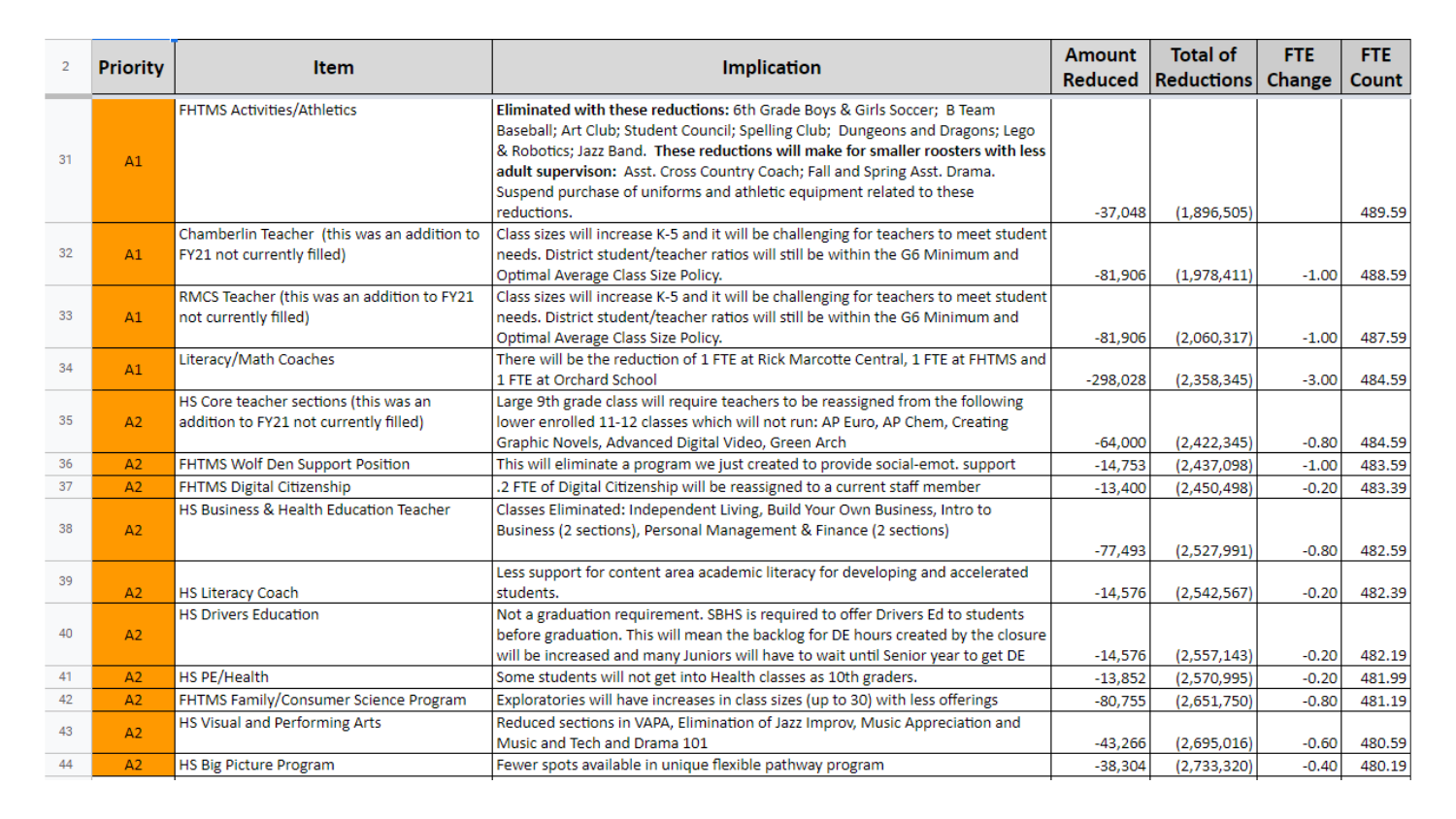| <b>Eliminated Courses</b>                                                                                                                                                                                                                                                                                             |
|-----------------------------------------------------------------------------------------------------------------------------------------------------------------------------------------------------------------------------------------------------------------------------------------------------------------------|
| AP Chem<br><b>AP Euro</b><br><b>Creating Graphic Novels</b><br><b>Advanced Digital Video</b><br>Green Arch<br><b>Independent Living</b><br><b>Build Your Own Business</b><br>Intro to Business (2 sections)<br>Personal Management &<br>Finance (2 sections)<br>Drama 101<br><b>Music Appreciation</b><br>Jazz Improv |
| <b>Music and Technology</b>                                                                                                                                                                                                                                                                                           |

### **Reduced Sections:**

Advanced Comp (one section) Peer Leadership I (one section)

PE Department offerings contracted into 3 courses: Lifetime Activities, Personal **Fitness, Mindful Movement** (Yoga)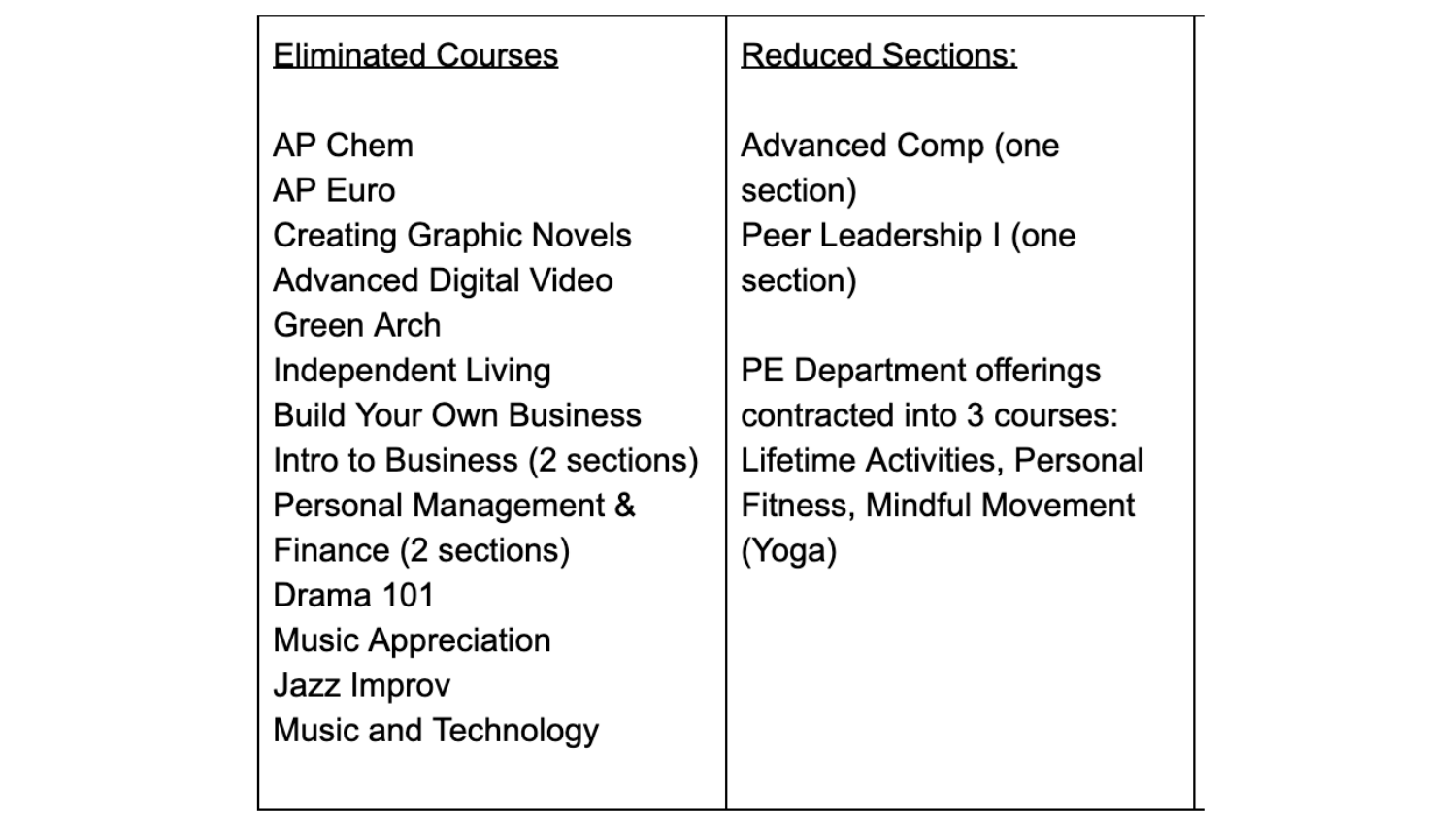# Enrollment and Staffing- David Young

### **FY21 District Enrollment**

|            | <b>Rick Marcotte Central School</b> |    |                              |      |                                     |  |  |  |  |  |  |
|------------|-------------------------------------|----|------------------------------|------|-------------------------------------|--|--|--|--|--|--|
|            | <b>Enrollment</b>                   |    | <b>Current as of Oct. 29</b> |      |                                     |  |  |  |  |  |  |
|            | Grade Students VTVLC                |    |                              |      | Teachers Avg Cls Size Avg For Block |  |  |  |  |  |  |
| PreK       | 22                                  |    |                              |      |                                     |  |  |  |  |  |  |
| Κ          | 69                                  | 5  |                              | 17.3 |                                     |  |  |  |  |  |  |
|            | 60                                  | 4  |                              | 15.0 | 17.9                                |  |  |  |  |  |  |
| 2          | 60                                  | 6  | 3                            | 20.0 |                                     |  |  |  |  |  |  |
| 3          | 61                                  | 5  | ٩                            | 20.3 |                                     |  |  |  |  |  |  |
|            | 69                                  |    | 3                            | 23.0 | 20.5                                |  |  |  |  |  |  |
| 5          | 54                                  | 2  | 3                            | 18.0 |                                     |  |  |  |  |  |  |
| $PreK - 5$ | 395                                 | 26 | 20                           | 20   |                                     |  |  |  |  |  |  |
| K - 5      | 373                                 |    |                              |      |                                     |  |  |  |  |  |  |

|            |                   |              | <b>Elementary District</b> |                       |                           |                             |
|------------|-------------------|--------------|----------------------------|-----------------------|---------------------------|-----------------------------|
|            | <b>Enrollment</b> |              |                            | Current as of Oct. 29 |                           |                             |
| Grade      | <b>Students</b>   | <b>VTVLC</b> | Teachers                   |                       | Avg Cls SizeAvg For Block |                             |
| PreK       | 71                |              |                            |                       |                           | <b>G6 Policy Guidelines</b> |
| κ          | 171               | 10           | 11                         | 15.5                  |                           |                             |
|            | 176               | 6            | 11                         | 16.0                  | 16.9                      | 16-18, not to exceed 20     |
| 2          | 170               | 8            | 10                         | 17.0                  |                           |                             |
| ٩          | 174               | 12           | 9                          | 19.3                  |                           |                             |
| 4          | 179               |              | 8                          | 22.4                  | 21.2                      | 16-20, not to exceed 25     |
| 5          | 160               | 9            | 8                          | 20.0                  |                           |                             |
| $PreK - 5$ | 1101              | 52           | 57                         | 19                    |                           |                             |
| K - 5      | 1030              |              |                            |                       |                           |                             |

#### Gertrude E. Chamberlin School Current as of Oct. 29 **Enrollment** Grade Students VTVLC | Teachers Avg Cls Size Avg For Block PreK 26  $\overline{0}$ K 41  $\overline{\mathbf{3}}$  $\overline{\mathbf{3}}$ 13.7 40  $\overline{1}$  $\overline{3}$ 13.3 15.5  $\overline{2}$  $\overline{1}$  $\overline{3}$  $16.7$ 50 39 19.5  $\overline{3}$  $\blacksquare$  $\overline{2}$ 45  $\overline{2}$  $\overline{2}$  $22.5$  $\overline{4}$ 22.8 46  $5<sup>7</sup>$  $23.0$  $\overline{2}$  $13$  $15$  $19$ 287 PreK - 5

261

|       |                              |         | <b>FHTMS</b> |                 |             |                             |
|-------|------------------------------|---------|--------------|-----------------|-------------|-----------------------------|
|       | <b>Current as of Oct. 29</b> |         |              |                 |             |                             |
| Grade | <b>Students</b>              | Tuition | <b>VTVLC</b> | <b>Teachers</b> | Stu/Teacher | <b>G6 Policy Guidelines</b> |
| ь     | 146                          |         |              |                 |             |                             |
|       | 172                          |         |              |                 | 20.24       | 25 Students/Teacher         |
| 8     | 188                          |         |              |                 |             |                             |
| TOTAL | 506                          |         |              |                 |             |                             |

| <b>Orchard School</b> |                      |  |  |                              |                                     |  |  |  |  |  |  |  |
|-----------------------|----------------------|--|--|------------------------------|-------------------------------------|--|--|--|--|--|--|--|
|                       | <b>Enrollment</b>    |  |  | <b>Current as of Oct. 29</b> |                                     |  |  |  |  |  |  |  |
|                       | Grade Students VTVLC |  |  |                              | Teachers Avg Cls Size Avg For Block |  |  |  |  |  |  |  |
| PreK                  | 23                   |  |  |                              |                                     |  |  |  |  |  |  |  |
|                       | 61                   |  |  | 15.3                         |                                     |  |  |  |  |  |  |  |
|                       | 76                   |  |  | 19.0                         | 16.9                                |  |  |  |  |  |  |  |
|                       | 60                   |  |  | 15.0                         |                                     |  |  |  |  |  |  |  |
|                       | 74                   |  |  | 18.5                         |                                     |  |  |  |  |  |  |  |
|                       | 65                   |  |  | 21.7                         | 20.8                                |  |  |  |  |  |  |  |
|                       | 60                   |  |  | 20.0                         |                                     |  |  |  |  |  |  |  |

| Current as of Oct. 29 |         |              |  |  |  |  |  |  |  |
|-----------------------|---------|--------------|--|--|--|--|--|--|--|
| Students              | Tuition | <b>VTVLC</b> |  |  |  |  |  |  |  |
| 237                   |         | 21           |  |  |  |  |  |  |  |
| 221                   | 48      | 17           |  |  |  |  |  |  |  |
| 249                   | 52      |              |  |  |  |  |  |  |  |
| 211                   | 35      |              |  |  |  |  |  |  |  |
| 918                   | 176     |              |  |  |  |  |  |  |  |
|                       |         | <b>SBHS</b>  |  |  |  |  |  |  |  |

| <b>District Enrollment</b> |     |
|----------------------------|-----|
| PreK-12 2525               |     |
| $K - 12$ 2454              |     |
| <b>Tuition</b>             | 185 |
| <b>VTVLC</b>               | 146 |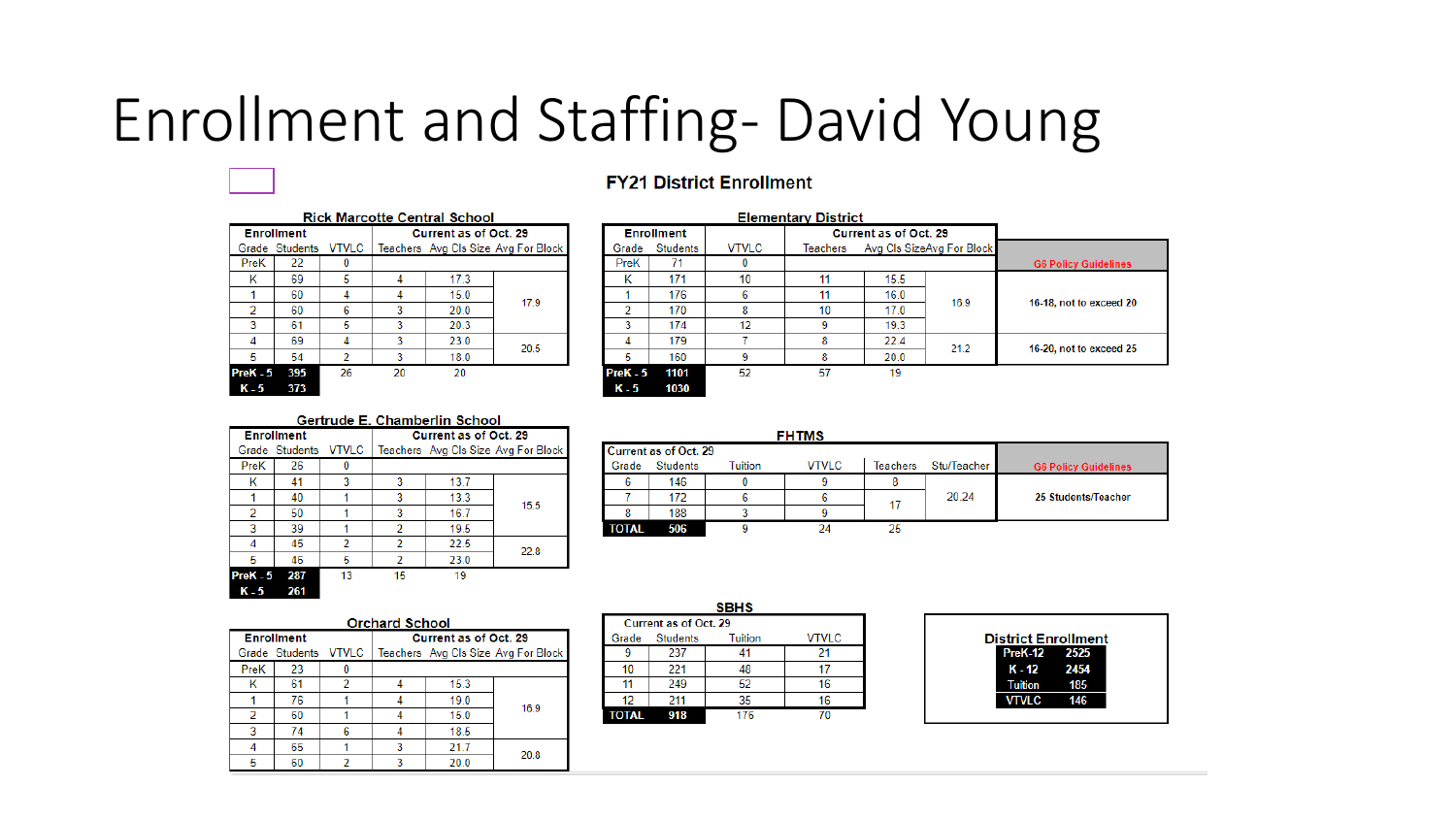### FY21 District Enrollment Compared to FY20

-64 vs June 2020

|             | <b>Rick Marcotte Central School</b> |        |      |                                              |             |                 |            |                                    |      |  |  |  |
|-------------|-------------------------------------|--------|------|----------------------------------------------|-------------|-----------------|------------|------------------------------------|------|--|--|--|
| Enrollment  |                                     | June 1 |      |                                              | Enrollment  |                 | October 29 |                                    |      |  |  |  |
| Grade       |                                     |        |      | Students Teachers Avg Cls Size Avg For Block |             | <b>Students</b> |            | Teachers Avg Cls Size Avg For Bloc |      |  |  |  |
| к           | 62                                  |        | 15.5 |                                              | к           | 69              | 4          | 17.3                               |      |  |  |  |
|             | 61                                  | з      | 20.3 | 19.4                                         |             | 60              | 4          | 15.0                               | 17.9 |  |  |  |
| 2           | 59                                  | з      | 19.7 |                                              |             | 60              | з          | 20.0                               |      |  |  |  |
| з           | 70                                  | з      | 23.3 |                                              | 3           | 61              | з          | 20.3                               |      |  |  |  |
| ۷           | 57                                  | з      | 19.0 | 19.5                                         |             | 69              | з          | 23.0                               | 20.5 |  |  |  |
| 5           | 60                                  | з      | 20.0 |                                              | 5           | 54              | з          | 18.0                               |      |  |  |  |
| <b>FY20</b> | 389                                 | 19     | 19   |                                              | <b>FY21</b> | 373             | 20         | 18.7                               |      |  |  |  |
| FY21        | 373                                 |        |      |                                              |             |                 |            |                                    |      |  |  |  |
|             | +4 vs June 2020                     |        |      |                                              |             |                 |            |                                    |      |  |  |  |

|                    | <b>FHTMS</b> |        |          |                    |       |            |    |       |                                           |  |  |  |
|--------------------|--------------|--------|----------|--------------------|-------|------------|----|-------|-------------------------------------------|--|--|--|
| Resident & tuition |              | June 1 |          | Resident & tuition |       | October 29 |    |       |                                           |  |  |  |
| Grade              | Students     |        | Teachers | <b>Stuffeacher</b> | Grade | Students   |    |       | Teachers Stu/Teacher G6 Polley Guidelines |  |  |  |
| 6                  | 165          |        | 8        |                    | 6     | 146        | 8  |       |                                           |  |  |  |
| T                  | 191          |        | 17       | 22.8               |       | 172        | 17 | 20.24 | 25 Students/Teacher                       |  |  |  |
| 8                  | 214          |        |          |                    | 8     | 188        |    |       |                                           |  |  |  |
| <b>FY20</b>        | 670          |        | 25       |                    | FY21  | 506        | 25 |       |                                           |  |  |  |
| <b>EV94</b>        | sne          |        |          |                    |       |            |    |       |                                           |  |  |  |

|             |                  |    |        | Gertrude E. Chamberlin School                |             |            |    |            |                                     |
|-------------|------------------|----|--------|----------------------------------------------|-------------|------------|----|------------|-------------------------------------|
|             | Enrollment       |    | June 1 |                                              |             | Enrollment |    | October 29 |                                     |
| Grade       |                  |    |        | Students Teachers Avg Cis Size Avg For Block | Grade       | Students   |    |            | Teachers Avg Cls Size Avg For Block |
| к           | 43               | з  | 14.3   |                                              | к           | 41         | з  | 13.7       |                                     |
|             | 51               | з  | 17.0   | 17.2                                         |             | 40         | з  | 13.3       | 15.5                                |
| 2           | 37               | 2  | 18.5   |                                              | 2           | 50         | з  | 16.7       |                                     |
| 3           | 41               | 2  | 20.5   |                                              | з           | 39         | 2  | 19.5       |                                     |
| 4           | 49               | з  | 16.3   | 15.0                                         | 4           | 45         | 2  | 22.5       | 22.8                                |
| 5           | 26               | 2  | 13.0   |                                              | 5           | 46         | 2  | 23.0       |                                     |
| <b>FY20</b> | 247              | 15 | 16     |                                              | <b>FY21</b> | 261        | 15 | 17.4       |                                     |
| FY21        | 281              |    |        |                                              |             |            |    |            |                                     |
|             | +14 vs June 2020 |    |        |                                              |             |            |    |            |                                     |

|                    |          |             |          |             | <b>SBHS</b>        |     |                     |            |             |                      |
|--------------------|----------|-------------|----------|-------------|--------------------|-----|---------------------|------------|-------------|----------------------|
| Resident & tuition |          |             | June 1   |             | Resident & tuition |     |                     | October 29 |             |                      |
| Grade              | Students | Department  | Teachers | Stu/Teacher | Grade              |     | Students Department | Teachers   | Stu/Teacher | G8 Polloy Guidelines |
| 9                  | 220      | Lang Arts   | 10       | 91.8        | 9                  | 237 | <b>Lang Arts</b>    | 10         | 91.8        | 100 Students/Teacher |
| 10                 | 232      | Math        | 10.26    | 89.5        | 10                 | 221 | Math                | 10.26      | 89.5        | 150 Students/Teacher |
| 11                 | 223      | Science     | 10.16    | 90.4        | 11                 | 249 | Science             | 10.16      | 90.4        | 150 Students/Teacher |
| 12                 | 221      | Soc Studies | 7.75     | 118.5       | 12                 | 211 | Soc Studies         | 7.75       | 118.5       | 150 Students/Teacher |
| <b>FY20</b>        | 386      |             | 38.17    |             | <b>FY21</b>        | 918 |                     | 38.17      |             |                      |

**District Enrollment** 

2481

2454

 $-1.51%$ 

**FY20** 

**FY21** K - 12 change: - 37

|  | Enroument | JUNG 1 |                                                                                                          | Enroument | October 25 |  |
|--|-----------|--------|----------------------------------------------------------------------------------------------------------|-----------|------------|--|
|  |           |        | Grade Students Teachers Avg Cls Size Avg For Block   Grade Students   Teachers Avg Cls Size Avg For Bloc |           |            |  |
|  |           |        |                                                                                                          |           | 15.3       |  |
|  |           |        |                                                                                                          |           |            |  |

**Orchard School** 

|             | <b>DD</b> | ٠  | 10.9 | 17.7 |                | 70  | ٠  | 12.0 | 16.9 |
|-------------|-----------|----|------|------|----------------|-----|----|------|------|
| 2           | 72        |    | 18.0 |      | $\overline{ }$ | 60  | 4  | 15.0 |      |
| 3           | 66        |    | 22.0 |      |                | 74  |    | 18.5 |      |
| 4           | 66        |    | 22.0 | 21.0 | 4              | 65  | з  | 21.7 | 20.8 |
| 5           | 60        |    | 20.0 |      | 5              | 60  | 3  | 20.0 |      |
| FY20        | 409       | 22 | 19   |      | <b>FY21</b>    | 396 | 22 | 18.0 |      |
| <b>FY21</b> | 398       |    |      |      |                |     |    |      |      |

#### 918 FY21 grade 12 may still count EC students and therefore may drop before fail census **FY21** +22 vs June 2020

| <b>Elementary District</b> |       |            |    |            |                                              |                         |  |  |
|----------------------------|-------|------------|----|------------|----------------------------------------------|-------------------------|--|--|
|                            |       | Enrollment |    | October 29 |                                              |                         |  |  |
| vg For Block               | Grade |            |    |            | Students Teachers Avg Cls Size Avg For Block | G6 Pollay Guidelines    |  |  |
|                            | к     | 171        |    | 15.5       |                                              |                         |  |  |
| 18.1                       |       | 176        | 11 | 16.0       | 16.9                                         | 18-18, not to exceed 20 |  |  |
|                            |       | 170        | 10 | 17.0       |                                              |                         |  |  |
|                            |       | 174        | 9  | 19.3       |                                              |                         |  |  |
| 18.7                       |       | 179        | 8  | 22.4       | 21.2                                         | 18-20, not to exceed 26 |  |  |
|                            |       | 160        | 8  | 20.0       |                                              |                         |  |  |

18.1

18.7  $5 - 145$  $\overline{\phantom{a}}$ 18.3 5 160 FY20 1025 56 18 FY21 1030 57

June 1

Teachers Avg Cis Size Avg For Block

15.3

17.8

18.7

22.1

19.1



-13 vs June 2020

Enrollment

Grade Students

K.

 $\overline{4}$ 

 $\overline{2}$ 

 $\mathbb{R}$ 

 $-4$ 

184

178

168

177

172

12

 $10$ 

-9

 $-8$ 

 $9$ 

+5 vs. June 2020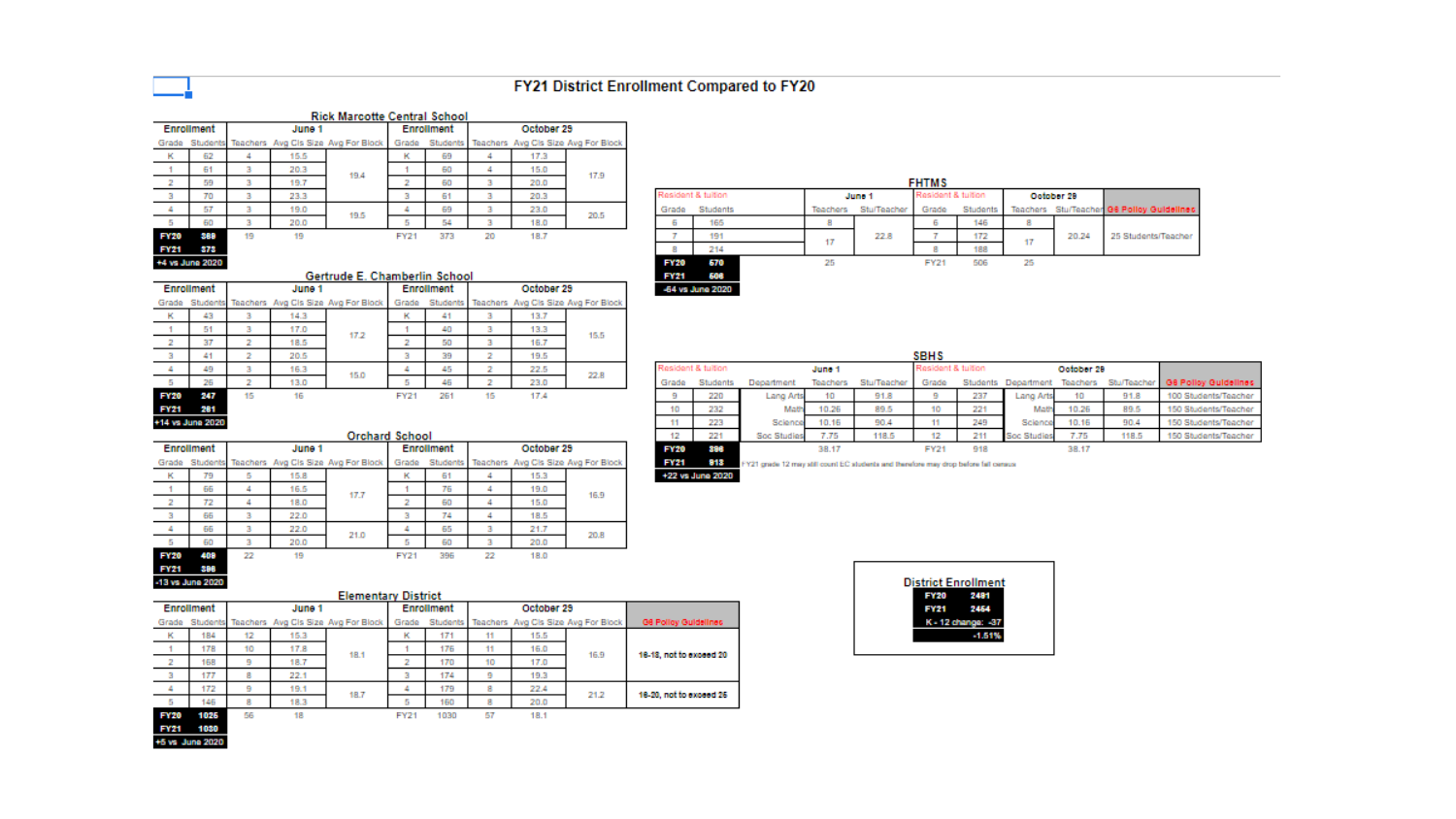|                                     |              |               |                          |               |               |                                 |               | <b>SB Budget Development</b> |                       |               |               |                           | Part 1        |
|-------------------------------------|--------------|---------------|--------------------------|---------------|---------------|---------------------------------|---------------|------------------------------|-----------------------|---------------|---------------|---------------------------|---------------|
|                                     |              |               |                          |               |               |                                 |               | <b>STAFF SUMMARY</b>         |                       |               |               |                           |               |
|                                     |              |               |                          |               |               | FY 21 Actual updated 11/10/2020 |               |                              |                       |               |               |                           |               |
|                                     |              |               | <b>RM Central School</b> |               |               | <b>Chamberlin School</b>        |               |                              | <b>Orchard School</b> |               |               | <b>Elementary Summary</b> |               |
|                                     |              | <b>Actual</b> | <b>Adopted</b>           | <b>Actual</b> | <b>Actual</b> | <b>Adopted</b>                  | <b>Actual</b> | <b>Actual</b>                | <b>Adopted</b>        | <b>Actual</b> | <b>Actual</b> | <b>Adopted</b>            | <b>Actual</b> |
| <b>Teachers</b>                     |              | <b>FY20</b>   | <b>FY21</b>              | <b>FY21</b>   | <b>FY20</b>   | <b>FY21</b>                     | <b>FY21</b>   | <b>FY20</b>                  | <b>FY21</b>           | <b>FY21</b>   | <b>FY20</b>   | <b>FY21</b>               | <b>FY21</b>   |
| Social Studies, English, Math,      |              |               |                          |               |               |                                 |               |                              |                       |               |               |                           |               |
| <b>Science, Elementary Teachers</b> |              | 19.00         | 20.00                    | 20.00         | 15.00         | 15.00                           | 15.00         | 22.00                        | 22.00                 | 22.00         | 56.00         | 57.00                     | 57.00         |
| Arts, PE, Technology, Library-      |              |               |                          |               |               |                                 |               |                              |                       |               |               |                           |               |
| Media, World Language, Family       |              |               |                          |               |               |                                 |               |                              |                       |               |               |                           |               |
| Living, Business                    |              | 4.00          | 4.00                     | 4.00          | 3.10          | 3.10                            | 3.10          | 4.00                         | 4.00                  | 4.00          | 11.10         | 11.10                     | 11.10         |
| Support, Leadership,                |              |               |                          |               |               |                                 |               |                              |                       |               |               |                           |               |
| <b>Alternative Programs</b>         |              | 3.00          | 2.00                     | 2.00          | 3.00          | 3.00                            | 3.00          | 3.00                         | 2.00                  | 2.00          | 9.00          | 7.00                      | 7.00          |
| Guidance, Health Services           |              | 2.60          | 2.60                     | 2.60          | 2.00          | 2.00                            | 2.00          | 2.60                         | 2.60                  | 2.60          | 7.20          | 7.20                      | 7.20          |
|                                     |              |               |                          |               |               |                                 |               |                              |                       |               |               |                           |               |
| Sp Education & ELL Teachers         |              | 0.00          | 0.00                     | 0.00          | 0.00          | 0.00                            | 0.00          | 0.00                         | 0.00                  | 0.00          | 0.00          | 0.00                      | 0.00          |
|                                     | <b>Total</b> | 28.60         | 28.60                    | 28.60         | 23.10         | 23.10                           | 23.10         | 31.60                        | 30.60                 | 30.60         | 83.30         | 82.30                     | 82.30         |
| <b>Support Staff</b>                |              |               |                          |               |               |                                 |               |                              |                       |               |               |                           |               |
| <b>Special Education</b>            |              | 0.00          | 0.00                     | 0.00          | 0.00          | 0.00                            | 0.00          | 0.00                         | 0.00                  | 0.00          | 0.00          | 0.00                      | 0.00          |
| Instruction, Supervision,           |              |               |                          |               |               |                                 |               |                              |                       |               |               |                           |               |
| Support, Library/Media, LPN,        |              |               |                          |               |               |                                 |               |                              |                       |               |               |                           |               |
| Guidance, Technology, Alumni        |              | 9.26          | 9.26                     | 9.26          | 7.70          | 7.70                            | 7.70          | 8.26                         | 8.26                  | 8.26          | 25.22         | 25.22                     | 25.22         |
| Maint., Custodial, Security         |              | 3.00          | 3.00                     | 3.00          | 3.00          | 3.00                            | 3.00          | 3.00                         | 3.00                  | 3.00          | 9.00          | 9.00                      | 9.00          |
|                                     | <b>Total</b> | 12.26         | 12.26                    | 12.26         | 10.70         | 10.70                           | 10.70         | 11.26                        | 11.26                 | 11.26         | 34.22         | 34.22                     | 34.22         |
| Leadership                          |              |               |                          |               |               |                                 |               |                              |                       |               |               |                           |               |
| Administrators                      |              | 1.00          | 1.00                     | 1.00          | 1.00          | 1.00                            | 1.00          | 1.00                         | 1.00                  | 1.00          | 3.00          | 3.00                      | 3.00          |
|                                     |              |               |                          |               |               |                                 |               |                              |                       |               |               |                           | 119.52        |
| <b>GRAND TOTAL</b>                  |              | 41.86         | 41.86                    | 41.86         | 34.80         | 34.80                           | 34.80         | 43.86                        | 42.86                 | 42.86         | 120.52        | 119.52                    |               |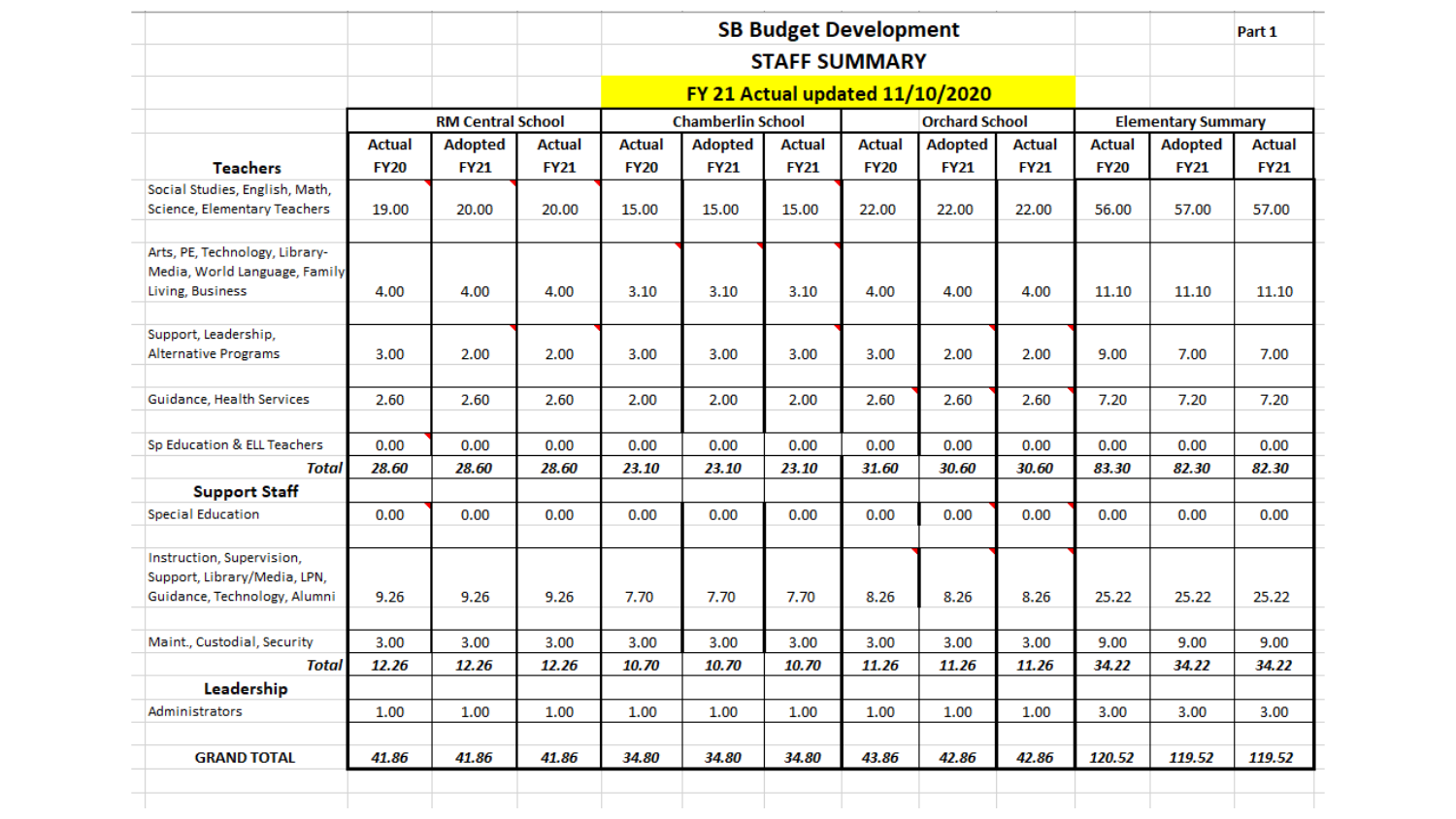|                                                  |                                                |                                                                                        |               |                       |                |               | <b>SB Budget Development</b> |                 |               |               |                        | Part 2        |  |
|--------------------------------------------------|------------------------------------------------|----------------------------------------------------------------------------------------|---------------|-----------------------|----------------|---------------|------------------------------|-----------------|---------------|---------------|------------------------|---------------|--|
|                                                  |                                                |                                                                                        |               |                       |                |               | <b>STAFF SUMMARY</b>         |                 |               |               |                        |               |  |
|                                                  | FY 21 Actual updated 11/10/2020                |                                                                                        |               |                       |                |               |                              |                 |               |               |                        |               |  |
|                                                  |                                                | <b>FHT Middle School</b>                                                               |               | <b>SB High School</b> |                |               |                              | <b>District</b> |               |               | <b>Overall Summary</b> |               |  |
|                                                  | <b>Actual</b>                                  | <b>Adopted</b>                                                                         | <b>Actual</b> | Actual                | <b>Adopted</b> | <b>Actual</b> | Actual                       | <b>Adopted</b>  | <b>Actual</b> | <b>Actual</b> | <b>Adopted</b>         | <b>Actual</b> |  |
| <b>Teachers</b>                                  | <b>FY20</b>                                    | <b>FY21</b>                                                                            | <b>FY21</b>   | <b>FY20</b>           | <b>FY21</b>    | <b>FY21</b>   | <b>FY20</b>                  | <b>FY21</b>     | <b>FY21</b>   | <b>FY20</b>   | <b>FY21</b>            | <b>FY21</b>   |  |
| Social Studies, English, Math,                   |                                                |                                                                                        |               |                       |                |               |                              |                 |               |               |                        |               |  |
| Science, Elementary                              | 24.00                                          | 24.00                                                                                  | 24.00         | 38.17                 | 38.17          | 38.17         |                              |                 | 3.00          | 118.17        | 119.17                 | 122.17        |  |
| Arts, PE, Technology, Library-                   |                                                |                                                                                        |               |                       |                |               |                              |                 |               |               |                        |               |  |
| Media, World Language,                           |                                                |                                                                                        |               |                       |                |               |                              |                 |               |               |                        |               |  |
| <b>Family Living, Business</b>                   | 14.75                                          | 13.55                                                                                  | 13.55         | 21.91                 | 19.65          | 19.65         | 4.00                         | 4.00            | 4.00          | 51.76         | 48.30                  | 48.30         |  |
|                                                  |                                                |                                                                                        |               |                       |                |               |                              |                 |               |               |                        |               |  |
| Support, Leadership,                             |                                                |                                                                                        |               |                       |                |               |                              |                 |               |               |                        |               |  |
| <b>Alternative Programs</b>                      | 2.10                                           | 1.10                                                                                   | 1.10          | 5.80                  | 5.20           | 5.20          | 0.00                         | 0.00            | 1.00          | 16.90         | 13.30                  | 14.30         |  |
|                                                  |                                                |                                                                                        |               |                       |                |               |                              |                 |               |               |                        |               |  |
| Guidance, Health Services                        | 2.80                                           | 2.80                                                                                   | 2.80          | 6.00                  | 6.00           | 6.00          | 0.10                         | 0.20            | 0.20          | 16.10         | 16.20                  | 16.20         |  |
| Sp Education & ELL Teachers                      | 0.00                                           | 0.00                                                                                   | 0.00          | 0.00                  | 0.00           | 0.00          | 59.90                        | 59.90           | 64.00         | 59.90         | 59.90                  | 64.00         |  |
| <b>Total</b>                                     | 43.65                                          | 41.45                                                                                  | 41.45         | 71.88                 | 69.02          | 69.02         | 64.00                        | 64.10           | 72.20         | 262.83        | 256.87                 | 264.97        |  |
|                                                  |                                                |                                                                                        |               |                       |                |               |                              |                 |               |               |                        |               |  |
| <b>Support Staff</b><br><b>Special Education</b> | 0.00                                           | 0.00                                                                                   |               | 0.00                  | 0.00           | 0.00          | 71.17                        |                 | 59.37         |               |                        | 59.37         |  |
|                                                  |                                                |                                                                                        | 0.00          |                       |                |               |                              | 71.17           |               | 71.17         | 71.17                  |               |  |
| Instruction, Supervision,                        |                                                |                                                                                        |               |                       |                |               |                              |                 |               |               |                        |               |  |
| Support, Library/Media, LPN                      |                                                |                                                                                        |               |                       |                |               |                              |                 |               |               |                        |               |  |
| Guidance, Technology,                            |                                                |                                                                                        |               |                       |                |               |                              |                 |               |               |                        |               |  |
| Alumni, HR, Transportation                       | 9.14                                           | 6.89                                                                                   | 6.89          | 15.71                 | 14.71          | 14.71         | 64.59                        | 60.29           | 61.36         | 114.66        | 107.11                 | 108.18        |  |
|                                                  |                                                |                                                                                        |               |                       |                |               |                              |                 |               |               |                        |               |  |
| Maint., Custodial, Security                      | 6.00                                           | 6.00                                                                                   | 6.00          | 7.74                  | 7.74           | 7.74          | 11.80                        | 9.30            | 8.30          | 34.54         | 32.04                  | 31.04         |  |
| <b>Total</b>                                     | 15.14                                          | 12.89                                                                                  | 12.89         | 23.45                 | 22.45          | 22.45         | 147.56                       | 140.76          | 129.03        | 220.37        | 210.32                 | 198.59        |  |
| Leadership                                       |                                                |                                                                                        |               |                       |                |               |                              |                 |               |               |                        |               |  |
| Administrators                                   | 2.00                                           | 2.00                                                                                   | 2.00          | 4.00                  | 4.00           | 4.00          | 4.00                         | 4.00            | 4.00          | 13.00         | 13.00                  | 13.00         |  |
| <b>GRAND TOTAL</b>                               |                                                |                                                                                        |               |                       |                |               |                              |                 |               |               |                        |               |  |
|                                                  | 60.79                                          | 56.34                                                                                  | 56.34         | 99.33                 | 95.47          | 95.47         | 215.56                       | 208.86          | 205.23        | 496.20        | 480.19                 | 476.56        |  |
|                                                  |                                                | ** A total of 1.0 FTE is held in contingency and is not counted in the overall summary |               |                       |                |               |                              |                 |               |               |                        |               |  |
|                                                  |                                                | FY21 Additions since approved budget                                                   |               |                       |                |               |                              |                 |               |               |                        |               |  |
|                                                  |                                                | 1.0 BCBA resigned used .2 for additional Psychologist time and .2 for additional SLP   |               |                       |                |               |                              |                 |               |               |                        |               |  |
|                                                  |                                                | Added 1.0 EEE Teacher & reduced 2.0 FTE Interventionists                               |               |                       |                |               |                              |                 |               |               |                        |               |  |
|                                                  |                                                | 3.0 FTE for VTVLC Teachers (FY 21 only)                                                |               |                       |                |               |                              |                 |               |               |                        |               |  |
|                                                  |                                                | .4 FTE VTVLC Coordinator (FY21 only)                                                   |               |                       |                |               |                              |                 |               |               |                        |               |  |
|                                                  |                                                | .17 FTE Office of Operations & Finance                                                 |               |                       |                |               |                              |                 |               |               |                        |               |  |
|                                                  | .50 FTE Communications Coordinator (FY21 only) |                                                                                        |               |                       |                |               |                              |                 |               |               |                        |               |  |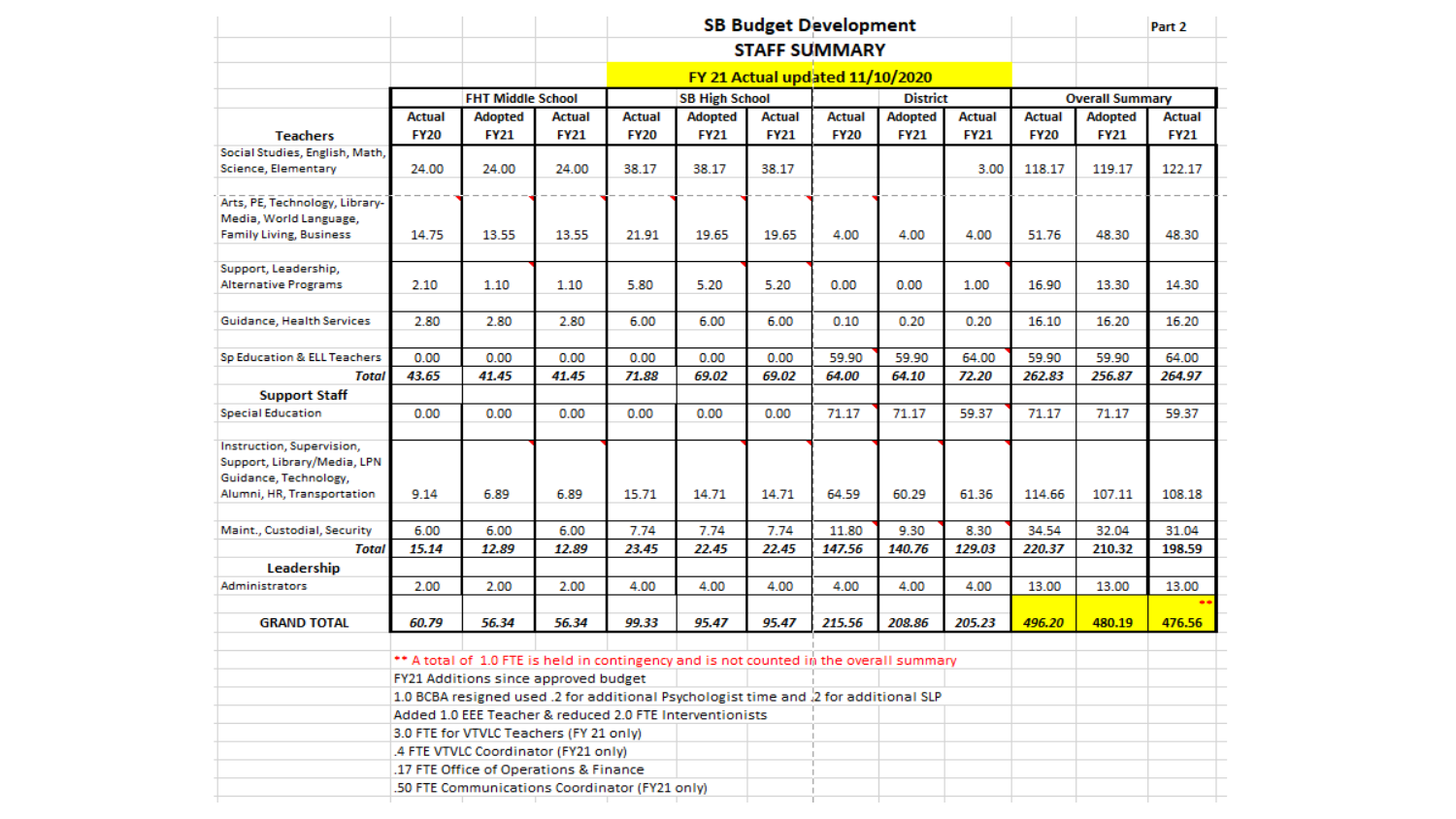# COVID Expense Summary- Amadee Denton

- **FY20 COVID expenses that will be reimbursed through CRF funds: \$298,784**
- **FY21 COVID actual expenses paid through 10/31/2020 total \$515,786. CRF funding has been applied for to cover all expenses incurred by December 31, 2020.**
- **Air Quality grant through Efficiency VT has been awarded for the purchase of Enviroklenz UV-C Air Purifiers for each classroom and offices and MER V-13 filters for the ventilation systems in all schools and replacement of exhaust fans where needed. The total grant award will be \$203,801.**
- **Nutritional Services CRF Summer Food Grant has been awarded and we have requested \$131,333 for the expenses incurred from July 1 through August 31th. These were mainly salaries & benefits for the packaging and distribution and delivery of the meals to all So Burlington children 18 and under. There was also supplies and a new walk in freezer for the High School included in that grant.**
- **On November 2nd, we submitted a grant application for CRF Child Nutrition Equipment Grant funds that totaled \$169,000. If approved, this will cover the purchase of additional kitchen equipment needed due to the higher demands and replacement of equipment that is beyond its useful life.**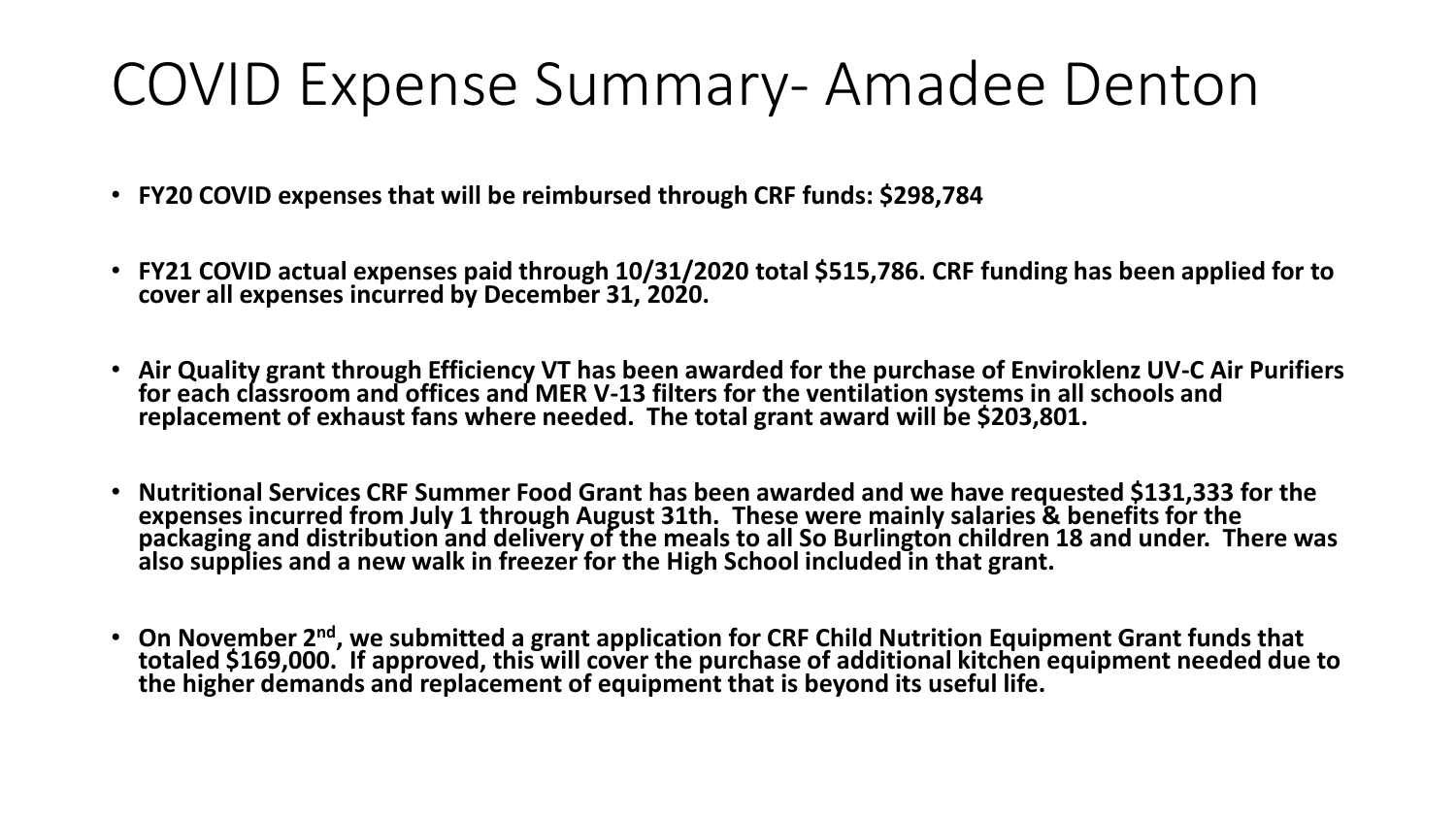# Questions and Feedback – Gary Marckres